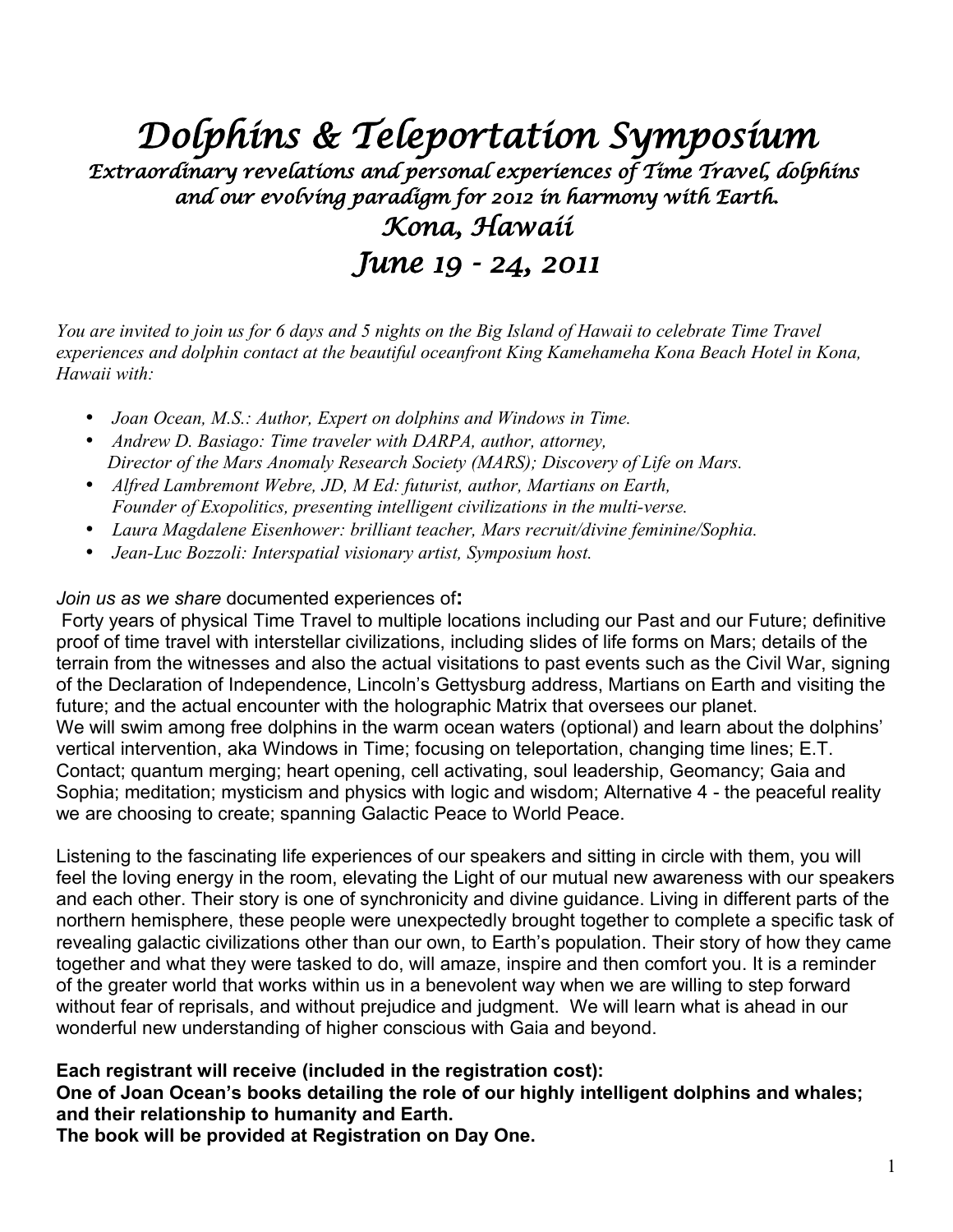#### **Registration Cost: \$1550. with double occupancy lodging at the beautiful, oceanfront King Kamehameha's Kona Beach Resort Hotel. – the location of the Symposium.**

#### **\$1215. without lodging.**

### **How to Register:**

- 1.) **Register on Line at our website. <http://www.joanocean.com/Seminars.html>**
- **2.) Contact Dolphin Connection office to pay by credit card (Master card or Visa) Toll Free in USA: 888-755-7750 Phone & Fax: 808-323-8000 (Please leave a message) Email: [joan@joanocean.com](mailto:joan@joanocean.com)**
- **3.) Pay by check mailed to: Dolphin Connection – Joan Ocean P.O. Box 102 Captain Cook, Hawaii 96704 USA**

## **If you pay by check, please fill out and return the Registration Form (below) with your payment.**

## **Cancellation Policy:**

If you must cancel, please notify us in writing by email or by mailing us a note to our Post Office Box. All of your payments will be refunded minus a \$100. cancellation fee.

## **Location: The** Dolphins and Teleportation Symposium **will be held at the beautiful King Kamehameha Kona Beach Hotel located in the oceanside resort town of Kailua-Kona, Big Island, Hawaii.**

**Double occupancy lodging is included in the registration cost if you are paying \$1550. Another person, who is also attending the Symposium will share the room with you. To request a Private Room the cost is: \$350. additional.**

## **Services of the Hotel**

**King Kamehameha's Kona Beach Hotel offers a wide range of services and facilities The all-new rooms feature luxurious bath & body products, hair dryers, irons and ironing boards, as well as flat screen TV's, complimentary Kona coffee and coffee makers, mini refrigerators and complimentary wireless Internet. In addition we have a pool and whirlpool spa, sauna, Hawaiian Lu'au, beauty salon, valet laundry and dry cleaning, launderette, parking, convenience store, air-conditioned mall shops, Guest Services Desk and Activity Desk.**

**If you prefer to arrive a day or two earlier than the beginning of the Symposium, or would like to stay longer after the Symposium, the King Kamehameha (Ka-may-ha-may-ha) Hotel offers a discounted rate for you. For those extra days, contact the Hotel directly and let them know you are with the Joan Ocean-Dolphin Symposium Group.**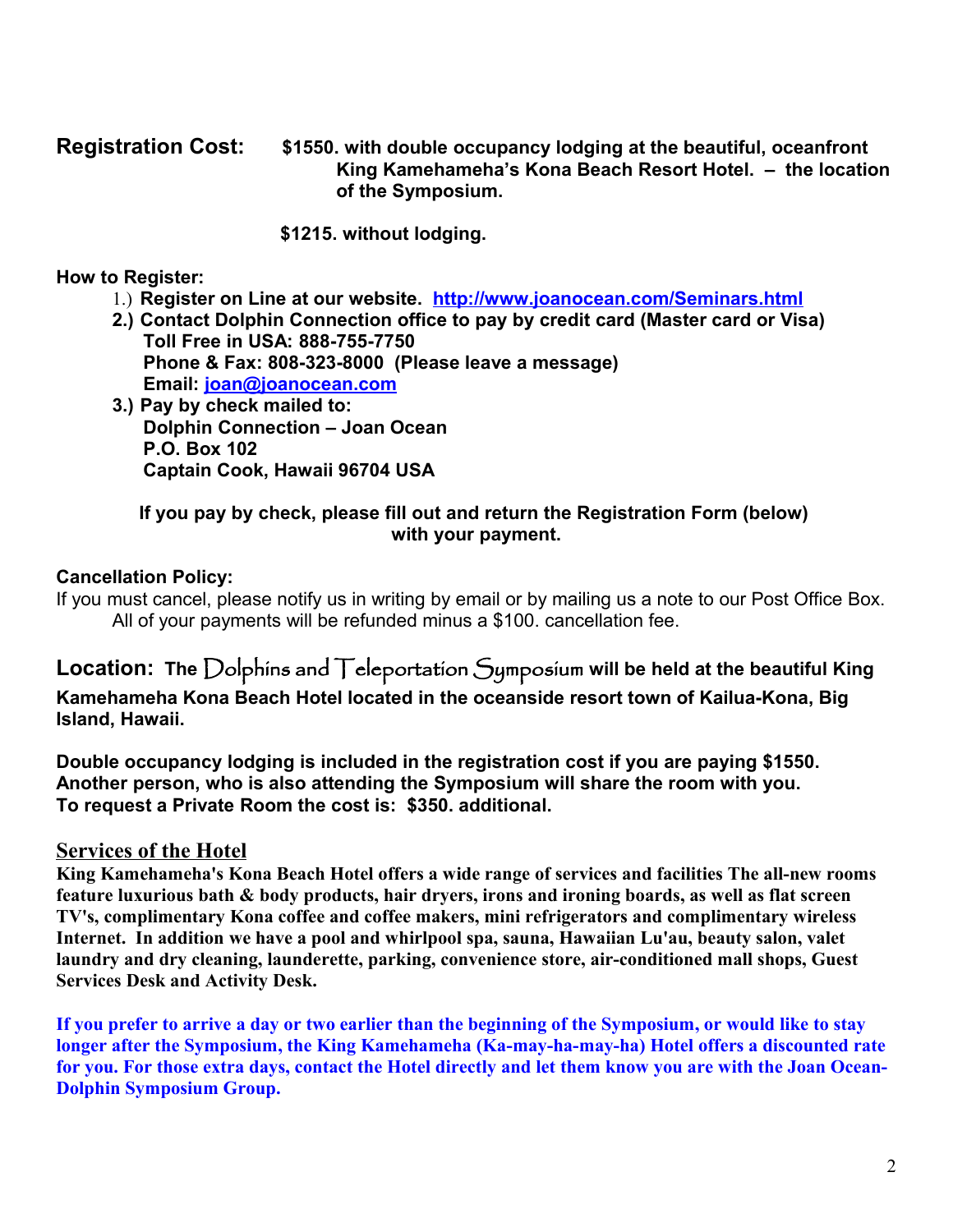# **Our Hotel Address**

**[King Kamehameha's Kona Beach Hotel](http://www.joanocean.com/SYMP011/hotel.html)**

## **75-5660 Palani Road Kailua-Kona, Hawaii, 96740 Telephone: (808) 329-2911 - Front Desk Facsimile: (808) 329-4602**

SYMPOSIUM Dates: June 19, 20, 21, 22, 23 and 24, 2011 (Sunday to Friday)

Registration takes place at 1 PM in the BALLROOM Reception Area of the Lobby.

**Schedule:** Final Schedule will be distributed to you at the Registration desk.

**Sunday** , June 19, 2011 1:00 PM to 2:00 PM - Registration in the Ballroom Reception Area 2:00 PM to 5:00 PM – Ballroom meeting: Introduction to the Symposium by Joan Ocean 7:30 PM to 9:30 PM – Confirmed Speakers

## **Monday, June 20, Tuesday, June 21, Wednesday, June 22, and Thursday, June 23, 2011**

Mornings for swimming, relaxing, sun bathing and meeting the dolphins 2:00 PM to 9:30 PM – Confirmed Speakers

**Friday** , June 24, 2011 - 10:00 to noon – Summation and Closing.

## **THE SYMPOSIUM INCLUDES:**

- 5 nights and 6 days at the beautiful King Kamehameha Beach Hotel, sacred grounds located oceanside in the tropical village of Kailua-Kona. The accommodations are Double Occupancy If you would like a private room the additional cost for the week is US\$350.
- Close, personal time with our keynote speakers. They are fellow time travelers on our historic path to enlightenment.
- A morning at the Beach to practice Snorkeling.
- Two days on the boat to swim among dolphins
- Presentations, films, slides, NASA photographs of Life on Mars, dolphins, whales, contact meditations, fascinating discussions with the Speakers each day and new friendships with international people attending this Symposium.